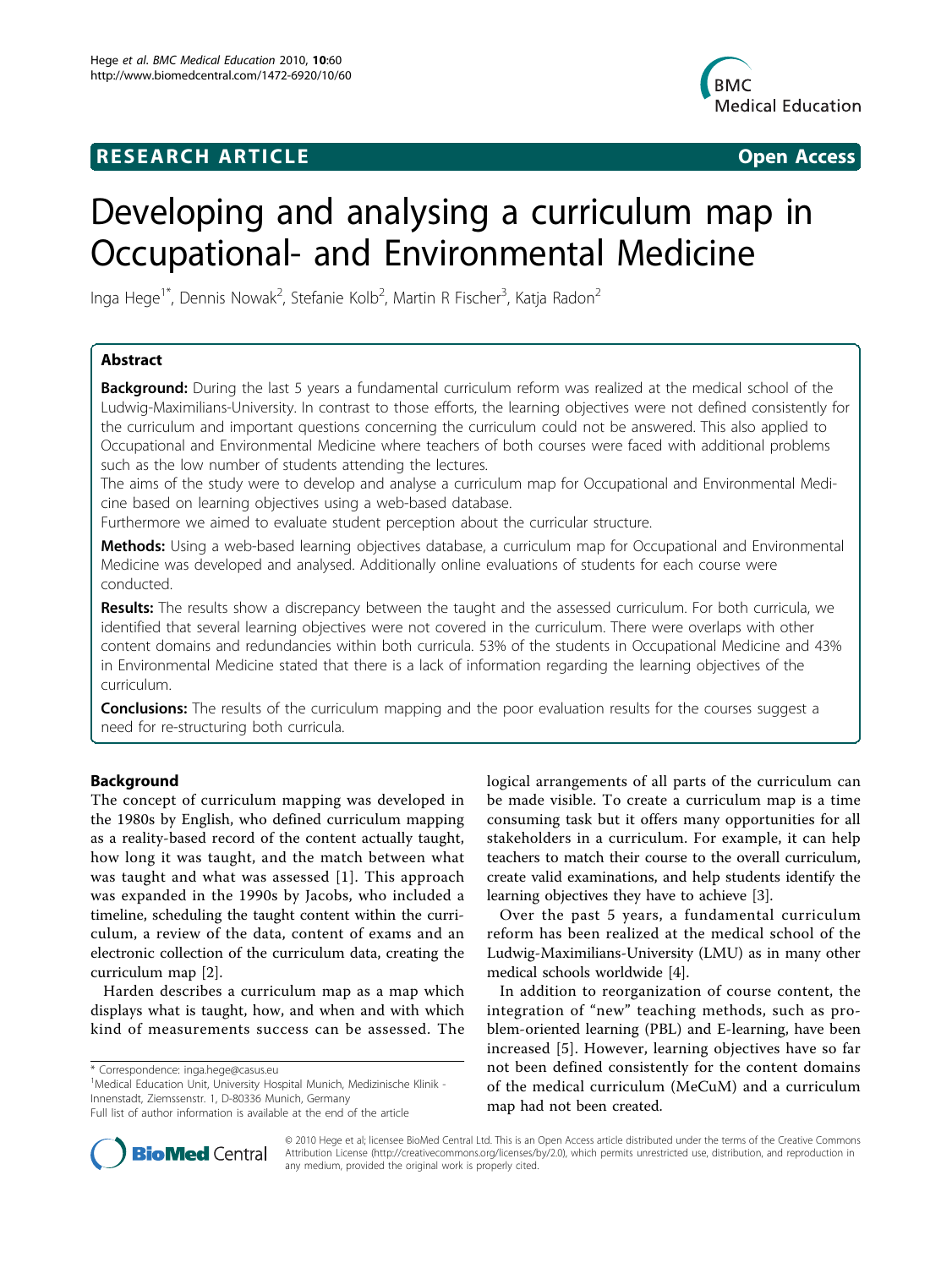Although studies show variant results concerning the effects of learning objectives in increasing learning success and extended memory, they are widely accepted as a necessary component of curriculum planning and in the instructional design process [[6,7](#page-5-0)]. Therefore, many departments like the Institute of Occupational (OM), Social and Environmental Medicine (EM) have made a catalogue of learning objectives for their courses, available to their students (e.g. as a pdf file). But these separate and multiform catalogues are often too extensive and do not allow those in charge of the curriculum to reach conclusions about the overall consistency of the curriculum. This lack of consistency makes it difficult to answer the following questions:

• What are the priorities of the curriculum?

- Are all of the relevant learning objectives covered? If not, which ones are not covered?
- How are learning objectives incorporated into the curriculum?
- Do redundancies within and between content domains exist. If so, are they intended or just planning errors?
- When and how are the assessed learning objectives taught?

The aims of the study were to develop and analyse the curriculum map in occupational (OM) and environmental (EM) medicine based on learning objectives using a web-based application [[8,9](#page-5-0)]. At the same time, an evaluation was implemented to identify views on the curriculum from a student's perspective.

## Methods

A curriculum map for OM and EM based on learning objectives was developed. The reasons for choosing these two content domains as first step of the curriculum mapping were the manageable number of lecturers, the interdisciplinarity of the content and the high interest and enthusiasm of the teachers.

In order to develop the map the following process was undertaken:

1. Survey of the current curriculum structure

2. Attend lectures and tutorials and work through the virtual patient cases during this term to define the learning objectives and course prerequisites in close cooperation with the lecturers.

3. Implement an online evaluation (see appendix 1) of the two curricula by the students at the end of the term 4. Determine the examined learning objectives of the final multiple choice exam

### 1 and 2

The course structure and the learning objectives in OM and EM were surveyed by one person attending the lectures and tutorials during one term. Each of the lectures and tutorials was attended, the learning objectives written down and sent to the lecturer for approval. The online virtual patient cases, a mandatory part of the curriculum, were worked through and tagged with learning objectives. In addition to the learning objectives, data collection included the date and duration of the lecture or tutorial, name of the teacher and number of participants.

### 3: Online evaluation by the students

The evaluation was done by implementing a 36 item Online questionnaire (Additional file [1](#page-4-0)) that included general questions (age, gender), whether the student attended lecture and why (or why not), information deficits (if any) concerning the curriculum and learning objectives, the students' evaluation of the course concerning overall rating, structure, content, interactivity, tutors and final exam. In addition to these questions on a 5-item Likert scale  $(1 =$  totally disagree,  $5 =$  totally agree), a comment field was provided.

The survey items were developed on the basis of the questionnaire designed for the LMU medical curriculum (MeCuM) course evaluations. Students where invited by email after the final exams and reminded twice to complete the anonymous survey.

The results of the questionnaire were analysed in SPSS (SPSS.inc; Version 2.0; IBM) and are presented as mean values with standard deviation. Differences between groups were evaluated using a t-test.

## 4: Learning objectives database

The collected learning objectives were entered into a web-based database, a tool to develop a curriculum map based on specific learning objectives and standard catalogues of learning objectives [[8](#page-5-0)-[10](#page-5-0)]. The objectives were based on the definitions of learning objectives given by Mager "An objective is a description of a performance you want learners to be able to exhibit before you consider them competent. An objective describes an intended result of instruction, rather than the process of instruction itself." [[11\]](#page-5-0) along with the key concepts found in the Mager model [\[12\]](#page-5-0). This model recommends that learning objectives shall fulfil the following three requirements:

- Learning objectives should have a measurable verb.
- Learning objectives should give a specification about what the learners are taught.
- Learning objectives should provide criteria for success and competence shall be defined.

The web-based tool provides the following functionalities: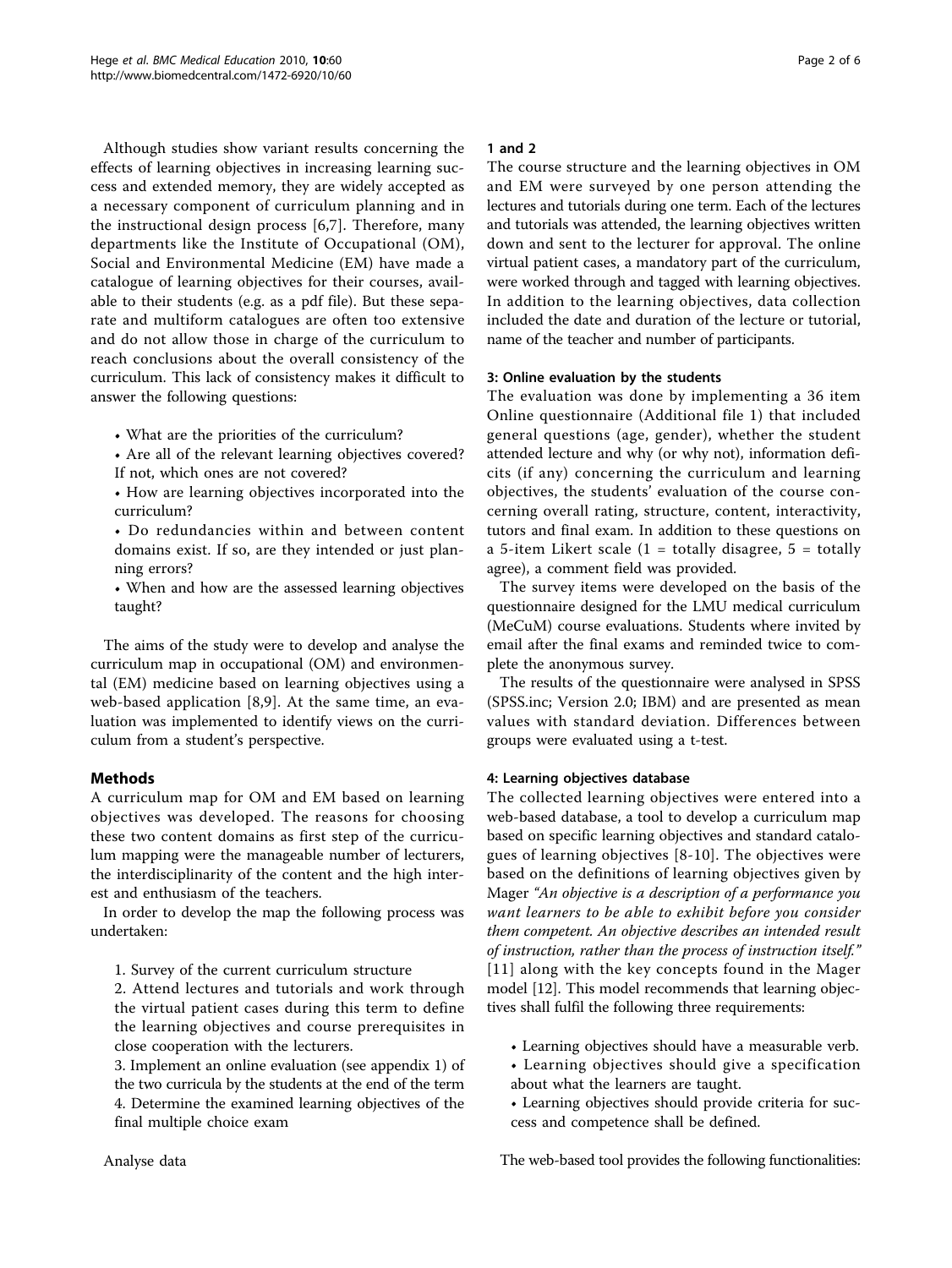Teachers can enter their course and exam data including metadata, i.e. title and duration of lecture, specific learning objectives and prerequisites. The learning objectives and requirements have to be connected to one or more standard catalogue entries and assigned to courses using connection parameters such as context, time and quantification. A model of the mapping mechanism is shown in figure 1. It illustrates how learning objectives and prerequisites, which are connected to catalogue entries, are attached to courses.

The planners of the curriculum can analyze the mapped curriculum and deduce inconsistencies and improvements.

Currently the inconsistencies that can be deduced include:

• Learning objectives that were not covered.

• Overlap with other content domains can be detected.

• Learning objectives covered multiple times can be determined.

• Timing inconsistency (e.g. a prerequisite has not been taught before the course where it is required) can be found.

• Inconsistencies between the learning objectives and the exam content can be identified.

Learners will be given access to the database after the mapping is completed.

The underlying catalogue is an integrated version of the "Hamburger Lernzielkatalog" (HLZK) [[13](#page-5-0)], which is based on the Swiss Catalogue of Learning Objectives [[14](#page-5-0)]. The HLZK consists of 130 general and 3773 particular entries, which define the core curriculum without elective courses. 27 entries are defined in OM, 18 in EM.

In addition to the collection and analysis of the learning objectives, notes have been taken about the usability and useful improvements of the tool.

Because the adequacy of the underlying catalogues was not verified at the beginning of this study, this was also an aspect for investigation.

#### Results

#### Structure of the OM and EM curricula

211 students (3rd year) participated in OM and 223 students  $(4<sup>th</sup>$  year) in EM. The main aspects of the two curricula including course settings, covered topics and attendance are shown in Additional file [2](#page-4-0).

#### Results of the students' evaluation

The response was reasonable with 71 responses (33.6%) in OM and 64 (28.7%) in EM. When students were asked for the reasons why they did not attend lectures, 40% in OM while 39% in EM stated that the time of the lecture was inconvenient; 43.5% in EM vs. 16% in OM stated that lack of time was their reason for not attending the lectures.

The students also stated that the subject was valued as "not relevant/boring" (31% OM, 9% EM) while 53% in OM and 43% in EM answered that there is a lack of information regarding the learning objectives.

The overall rating of the different courses indicated a slightly better score for the online cases than for lectures or the tutorial (Additional file [2](#page-4-0)).

The results of the questions about the learning objectives of the courses are shown in figure [2](#page-3-0).

The results for OM and EM did not differ significantly except for the rating of the final exam. The final exam in EM was rated statistically significantly more appropriate than in OM ( $p = 0.048$ ).

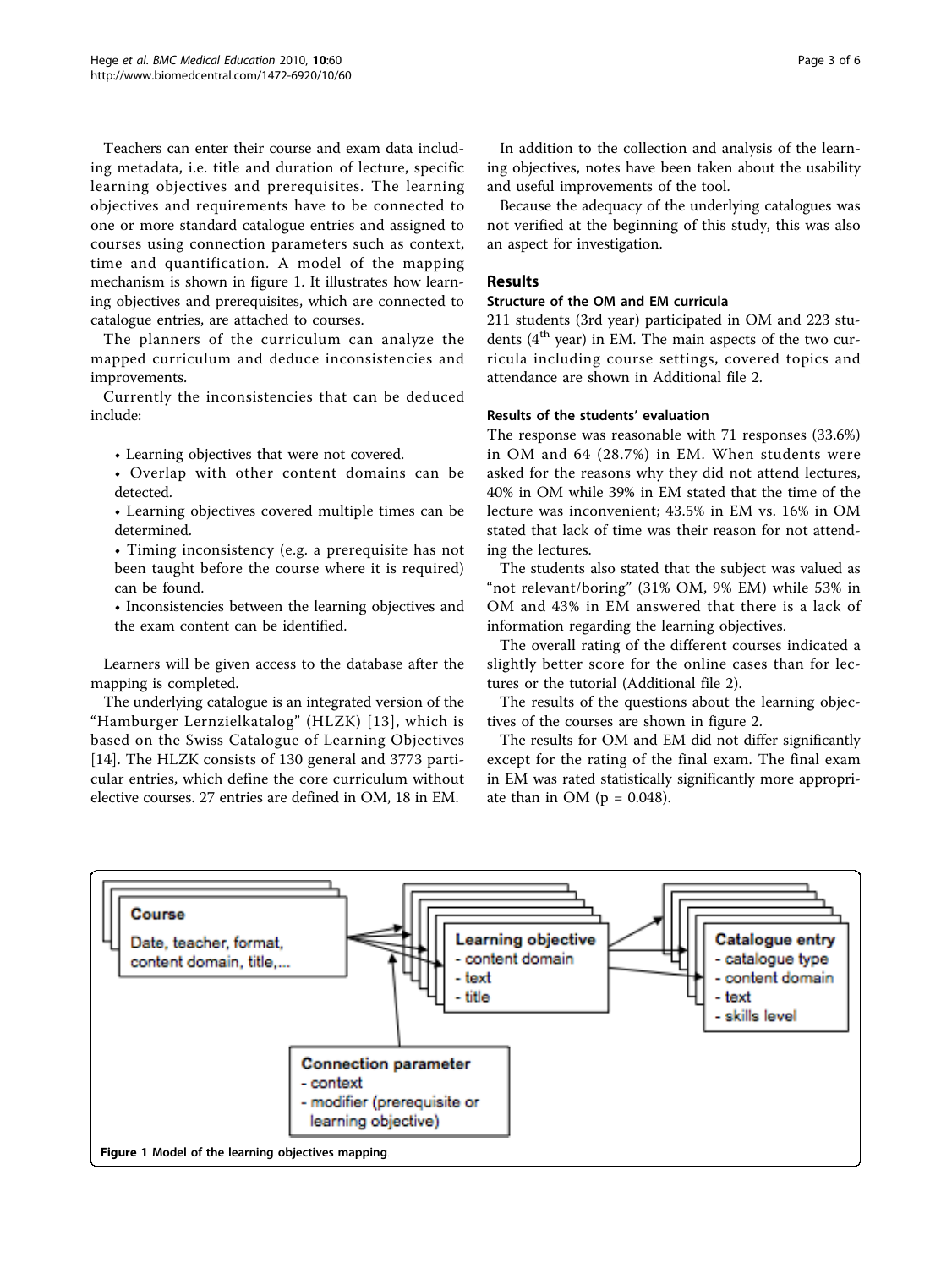<span id="page-3-0"></span>

## Results of the curriculum map analysis

Comparing the learning objectives covered by the curriculum to the underlying catalogue (HLZK), it was shown that in OM, 8 catalogue entries were neither covered in a lecture, nor in a tutorial or case. For EM 8 catalogue entries were not covered.

In OM, the tool identified overlaps with catalogue entries in internal medicine (11), prevention (10) and hygiene (3). In EM overlaps with hygiene (6), clinical chemistry (5) and occupational medicine (4) were identified.

Analysing the redundancies within each curriculum, 31 learning objectives were covered multiple times in OM and 6 in EM. Timing inconsistency could not be discovered within each curriculum. The analysis of the objectives that were examined in comparison with the taught learning objectives, identified some discrepancies. Five learning objectives in OM and two in EM have been part of the MC exam but were not covered in the taught curriculum. Table 1 shows a summary of the collected data.

## **Discussion**

The results of the study showed that it was feasible to develop and analyse a curriculum map of learning objectives with the tool we created. The analysis of the data identified overlaps, missing learning objectives and discrepancies between the taught and the tested curriculum.

To avoid assessing a "fictional curriculum" [[15](#page-5-0)], which covers what is assumed the students are learning, the survey of the learning objectives was done by one independent person (neither a participating student, nor the lecturer himself), who validated the data with the lecturer. Thereby we believe we have mapped the taught curriculum as well as the tested curriculum, by surveying the exams. To validate this approach it will be necessary to implement future studies with students and lecturers assessing the learning objectives themselves and compare these outcomes with the learning objectives assessed independently. However, as Harden [[3](#page-5-0)] recommended, it will be important to familiarize teachers and students with the use of the map and involve them in the update process.

The analysis of the mapped curricula in combination with the evaluation results and the low attendance rate at the lectures suggest a need for modification. These modifications such as reducing redundancies and adding the not-covered learning objectives to lectures cannot yet be done automatically by the tool, but have to be discussed and agreed upon by the teachers in OM and EM. The aims of such modifications include enhancing the

| Table 1 Summary of the curriculum analysis |  |  |  |  |  |
|--------------------------------------------|--|--|--|--|--|
|--------------------------------------------|--|--|--|--|--|

|                                              | OM*                       | EM*                       |
|----------------------------------------------|---------------------------|---------------------------|
| Catalogue entries (HLZK)                     | 27                        | 18                        |
| Catalogue entries not covered                | 8                         | 8                         |
| Overlap with other content<br>domains        | Internal medicine<br>(11) | Hygiene (6)               |
|                                              | Prevention (10)           | Clinical<br>chemistry (5) |
|                                              | Hygiene (3)               | OM (4)                    |
| Redundancies within content<br>domain        | 31 (2-7) times            | 6 (2-7 times)             |
| Timing inconsistencies                       | None                      | None                      |
| Tested but not taught learning<br>objectives | 5                         | 2                         |

\*OM = Occupational Medicine, EM = Environmental Medicine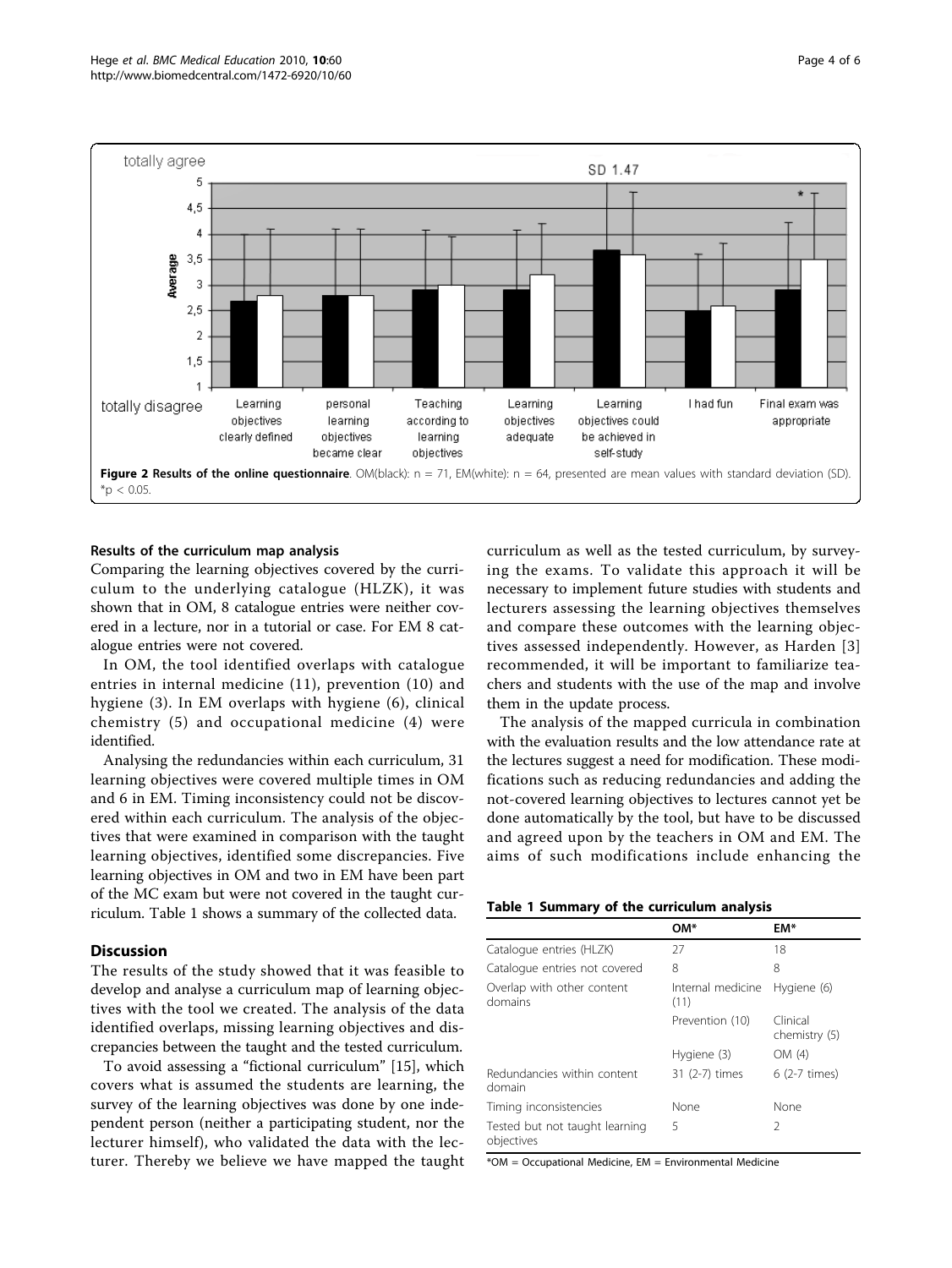<span id="page-4-0"></span>number of participants in the lectures, enhancing motivation of students and sharpening the focus of the teaching.

The response rate of the online survey was reasonable (34% in OM, 29% in EM), but only 16% of the students in OM and 7% in EM actually attended and evaluated the lectures. Therefore the rating of the lectures might change significantly if the attendance rates were higher.

In OM, the tutorials have been rated unsatisfactory and the structure will be reorganised and improved. Due to the low overlapping of content between the tutorials, taught by different teachers, the taught content is not consistent enough to be part of the final exam. Either the content should be changed, which might be difficult due to the different backgrounds of the tutors or the focus of the course could be sharpened. One possibility might be to accept that the tutorials are not exam relevant and deal with special topics in each tutorial, allowing students to elect which tutorials they would like to attend. If the focus of the curriculum includes practical topics such as history taking, physical exam, workplace investigations, it might be useful to include these in tutorials.

On the other hand, the online cases have been well received by the learners, which is confirmed by earlier studies [[16](#page-5-0)]. To increase priority and enhance motivation of students, a strategy could be adapted to increase case-use by integrating exam-relevant cases [[17](#page-5-0)]. This enables all learning objectives covered in the cases to be also exam topics.

The analysis of the not covered learning objectives strongly depends on the defined catalogue entries. Therefore, the completeness and adequacy of the underlying catalogues is essential for the significance of the analysis results. With the low number of defined learning objectives in OM and EM it is evident that the catalogue needs to be extended and modified. For example, work-related accidents are not mentioned in the curriculum or in the catalogue. In both, the practical aspects of OM and EM, such as taking an occupational/environmental history are absent. On the other hand, experts might consider deleting some other non-relevant catalogue entries, e.g. metal fume fever.

The analysis of the curriculum showed redundancies in OM and EM of 5%, though the expected percentage was higher due to the fact that the topics covered are often similar. An explanation for this could be that the lecturers dealt with the same topic but focused on different aspects. Nevertheless it is reasonable to discuss combining OM and EM and teaching both in  $4<sup>th</sup>$  year. This might also allow tutors to increase the knowledge they require students to know from other content domains like internal medicine (which is currently taught in the same year as OM). Furthermore this might reduce redundancies between OM/EM and other content domains, Page 5 of 6

although both fields have interdisciplinary aspects. Before assessing timing inconsistencies relating to the overall curriculum, the mapping of the relevant content domains like internal medicine has to be completed.

Although the adequacy of the final exam in OM was rated 2.9, the learning objectives for 5 out of 30 questions had not been taught. Having a mapped curriculum provides a review about the learning objectives of the curriculum and thus allows exam preparation to be in alignment with the covered learning objectives. The questions do not necessarily have to be created by the lecturers themselves. In the future one person can design the exam based on the curriculum database.

#### Conclusions

The implemented curriculum map in OM and EM was the starting point for the complete mapping of the LMU medical curriculum (MeCuM). Lessons learned from this first step will be considered when extending the mapping and analysis to all MeCuM courses and learning resources.

For example we discovered a need to extend the software. Instead of keeping the knowledge levels attached to the catalogue entries, another connection level will be included to allow teachers to alter the skills level of the catalogue entry. Also it has been detected that the underlying catalogues are not necessarily adequate for all content domains and have to be modified by experts. The next step will be to discuss the necessary adaptations of the HLZK in coordination with specific OM and EM catalogues. It will be important to find and implement solutions for adding catalogue entries while doing editorial checking. Based on these changes in catalogues, the analysis will be repeated.

Currently the re-structuring in OM and EM and necessary changes are discussed and considered in a group of lecturers and students. These changes will be implemented, evaluated and students given access to the database. Acceptance and influences on students learning will be evaluated.

After having implemented modifications, the mapping, evaluating and analysing of both curricula will be repeated and results compared with the data gained so far.

The results from this analysis will be considered when restructuring both curricula. As a second step experiences from this approach will be used to map the complete medical curriculum at the LMU Munich (MeCuM).

### Additional material

[Additional file 1: T](http://www.biomedcentral.com/content/supplementary/1472-6920-10-60-S1.PDF)ranslated questionnaire developed for this study. [Additional file 2: T](http://www.biomedcentral.com/content/supplementary/1472-6920-10-60-S2.DOC)able S1.